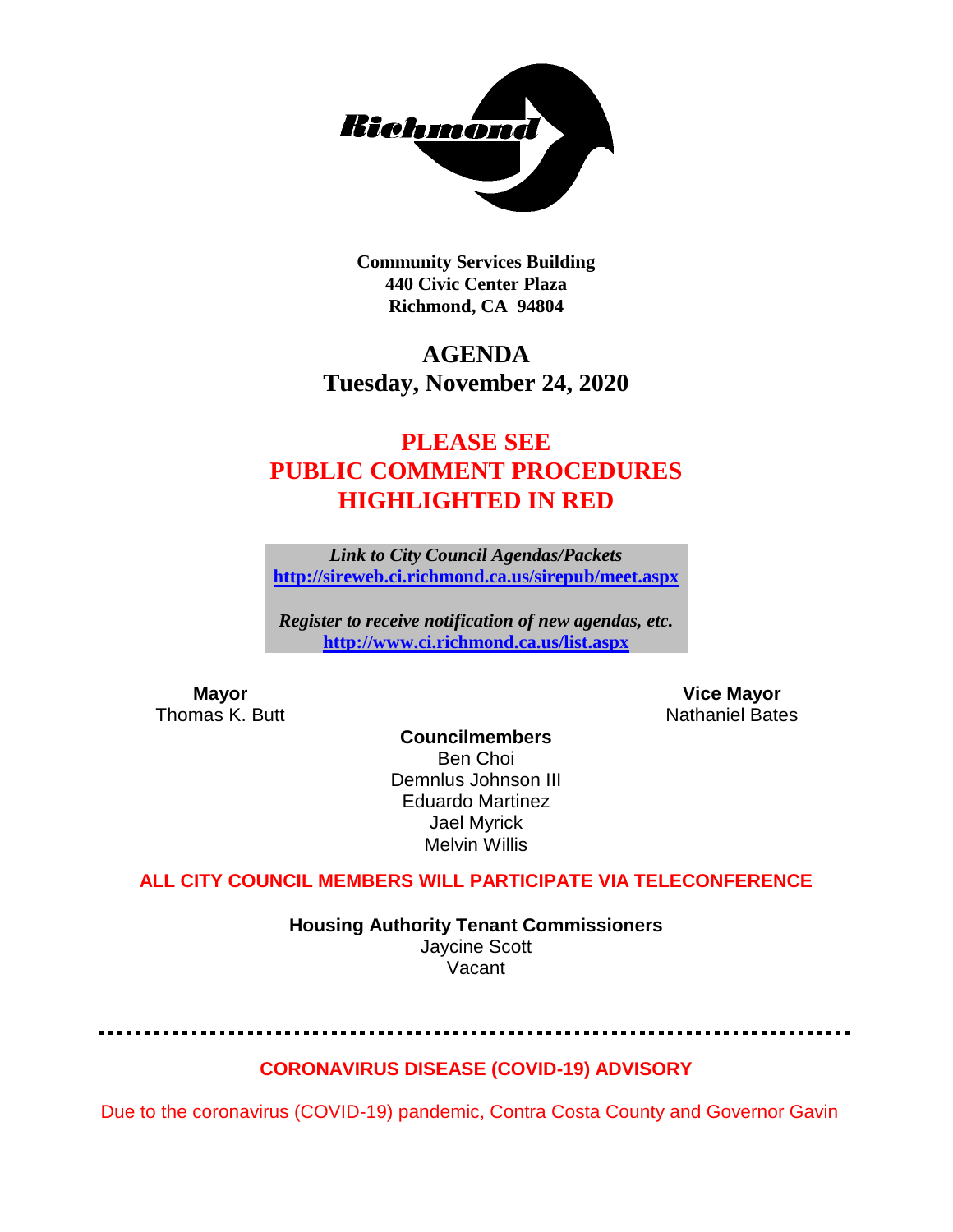Newsom have issued multiple orders requiring sheltering in place, social distancing, and reduction of person-to-person contact. Accordingly, Governor Gavin Newsom has issued executive orders that allow cities to hold public meetings via teleconferencing. Both **<https://www.coronavirus.cchealth.org/>** and

**<http://www.ci.richmond.ca.us/3914/Richmond-Coronavirus-Info>** provide updated coronavirus information.

DUE TO THE SHELTER IN PLACE ORDERS, attendance at the City of Richmond City Council meeting will be limited to Council members, essential City of Richmond staff, and members of the news media. Public comment will be confined to items appearing on the agenda and will be limited to the methods provided below. Consistent with Executive Order N-29-20, this meeting will utilize teleconferencing only. The following provides information on how the public can participate in this meeting.

#### **How to watch the meeting from home:**

- 1. KCRT Comcast Channel 28 or AT&T Uverse Channel 99
- 2. Livestream online at<http://www.ci.richmond.ca.us/3178/KCRT-Live>

#### **Public comment may be submitted by mail, email and/or Zoom video conference in the manner that follows; provided that no member of the public may submit more than one verbal comment per agenda item.**

- **1.** Via mail received by 1:00 p.m. the day of the meeting, sent to 450 Civic Center Plaza, 3rd Floor, Office of the Clerk, Richmond, CA 94804.
- **2.** Via email to [cityclerkdept@ci.richmond.ca.us](mailto:cityclerkdept@ci.richmond.ca.us) by 1:00 p.m. the day of the meeting.

Emails *MUST* contain in the subject line 1) public comments – Open Session prior to Closed Session; 2) public comments – Open Forum; or 3) public comments agenda item #\_\_ [include the agenda item number]. All such email will be posted on-line and emailed to the City Council before the meeting is called to order. The Clerk will prepare summaries of all such email and the summaries will be read into the record. **No individual email will be read into the record, only the summaries**. Due to the high volume of emails received, emails that do not contain the correct identifying information in the subject line may be overlooked and may not become part of the record. **Email received after 1:00 p.m. will not be summarized nor read into the record. Email received after 1:00 p.m. will, however, be posted on-line following the meeting as part of the supplemental materials attached to the meeting minutes.**

**3.** Via Zoom by video conference or by phone using the following link/call-in numbers – for Open Session and City Council:

**Please click the link below to join the webinar: [https://zoom.us/j/99312205643?pwd=MDdqNnRmS2k4ZkRTOWhlUldQOUF1Z](https://zoom.us/j/99312205643?pwd=MDdqNnRmS2k4ZkRTOWhlUldQOUF1Zz09) [z09](https://zoom.us/j/99312205643?pwd=MDdqNnRmS2k4ZkRTOWhlUldQOUF1Zz09) Passcode: ccmeeting**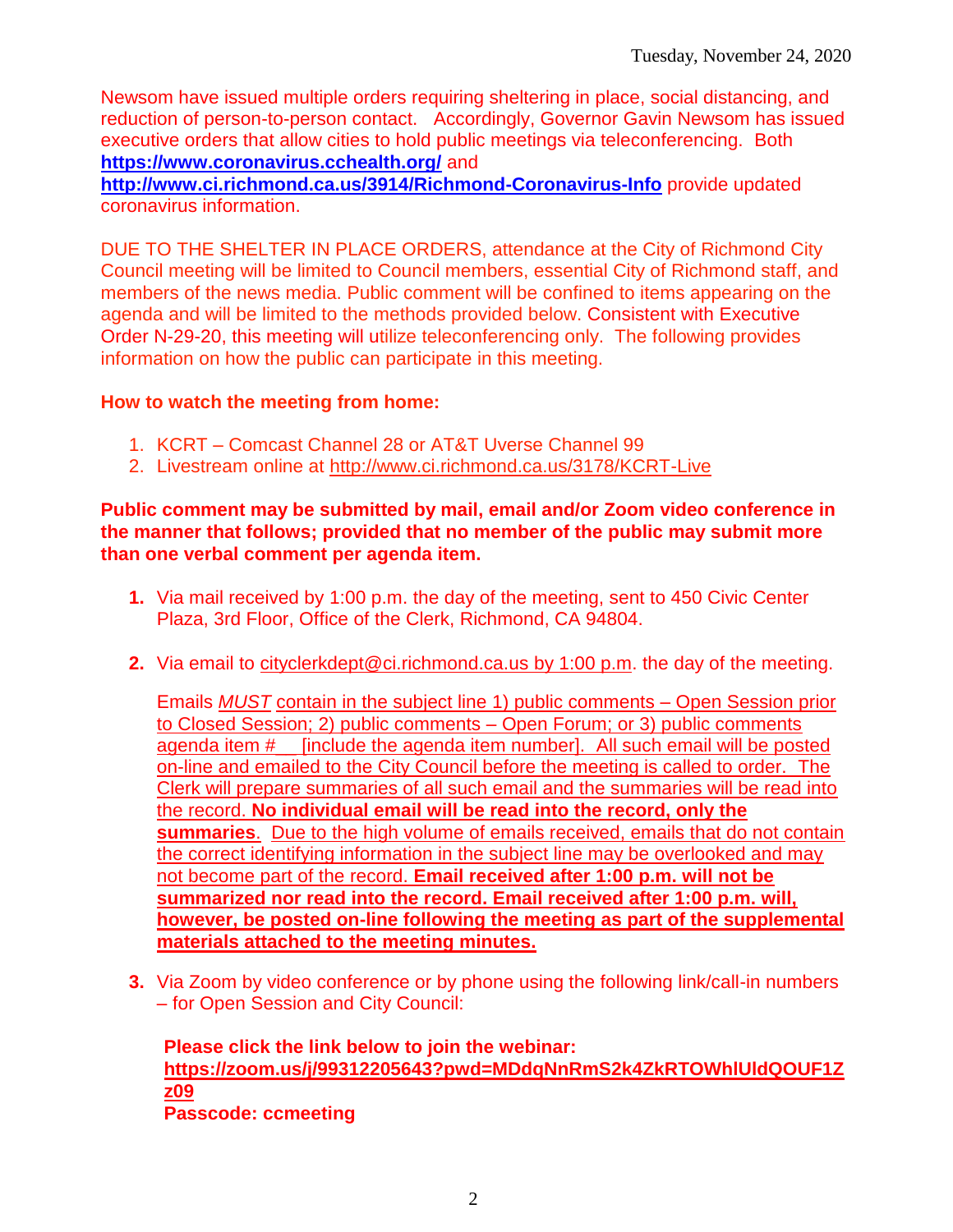**Or iPhone one-tap:**

**US: +16699006833,,99312205643# or +13462487799,,99312205643# Or Telephone:**

**Dial (for higher quality, dial a number based on your current location): US: +1 669 900 6833 or +1 346 248 7799 or +1 253 215 8782 or +1 312 626 6799 or +1 929 205 6099 or +1 301 715 8592 Webinar ID: 993 1220 5643**

International numbers available:<https://zoom.us/u/aehrwCgISx>

a. To comment by video conference, click on the Participants button at the bottom of your screen and select the "**Raise Your Hand**" button to request to speak when Public Comment is being asked for. Speakers will be called upon in the order they select the "Raise Your Hand" feature. When called upon, you will be unmuted. After the allotted time, you will then be re-muted. \*\*

b. To comment by phone, you will be prompted to "Raise Your Hand" by pressing "**\*9**" to request to speak when Public Comment is asked for. When called upon, you will be unmuted. After the allotted time, you will then be re-muted. Instructions of how to raise your hand by phone are available at: [https://support.zoom.us/hc/en-us/articles/201362663 -Joining-a-meeting-by](https://support.zoom.us/hc/en-us/articles/201362663)[phone.](https://support.zoom.us/hc/en-us/articles/201362663) \*\*

\*\*The clerk will announce the item number and ask individuals who would like to address the Council to raise their hand. After the clerk reads the item into the record, the request to speak period on the item will be closed.

#### *The City cannot guarantee that its network and/or the site will be uninterrupted. To ensure that the City Council receives your comments, you are strongly encouraged to submit your comments in writing in advance of the meeting.*

#### **Record of all public comments:**

All public comments will be considered a public record, put into the official meeting record. All public comments will be available after the meeting as supplemental materials and will be posted as an attachment to the meeting minutes when the minutes are posted: [http://www.ci.richmond.ca.us/Archive.aspx?AMID=31.](http://www.ci.richmond.ca.us/Archive.aspx?AMID=31)

#### **Procedures for Removing Consent Calendar Items from the Consent Calendar**

Councilmembers and members of the public who wish to remove an item from the consent calendar must comply with the following procedures in order to remove an item from the consent calendar:

1. Telephone or email a City staff member who has knowledge of the subject matter by 2:00 p.m. on the day of meeting. Any staff member shown as an author of the agenda report for the particular item has knowledge of the subject matter and may be called.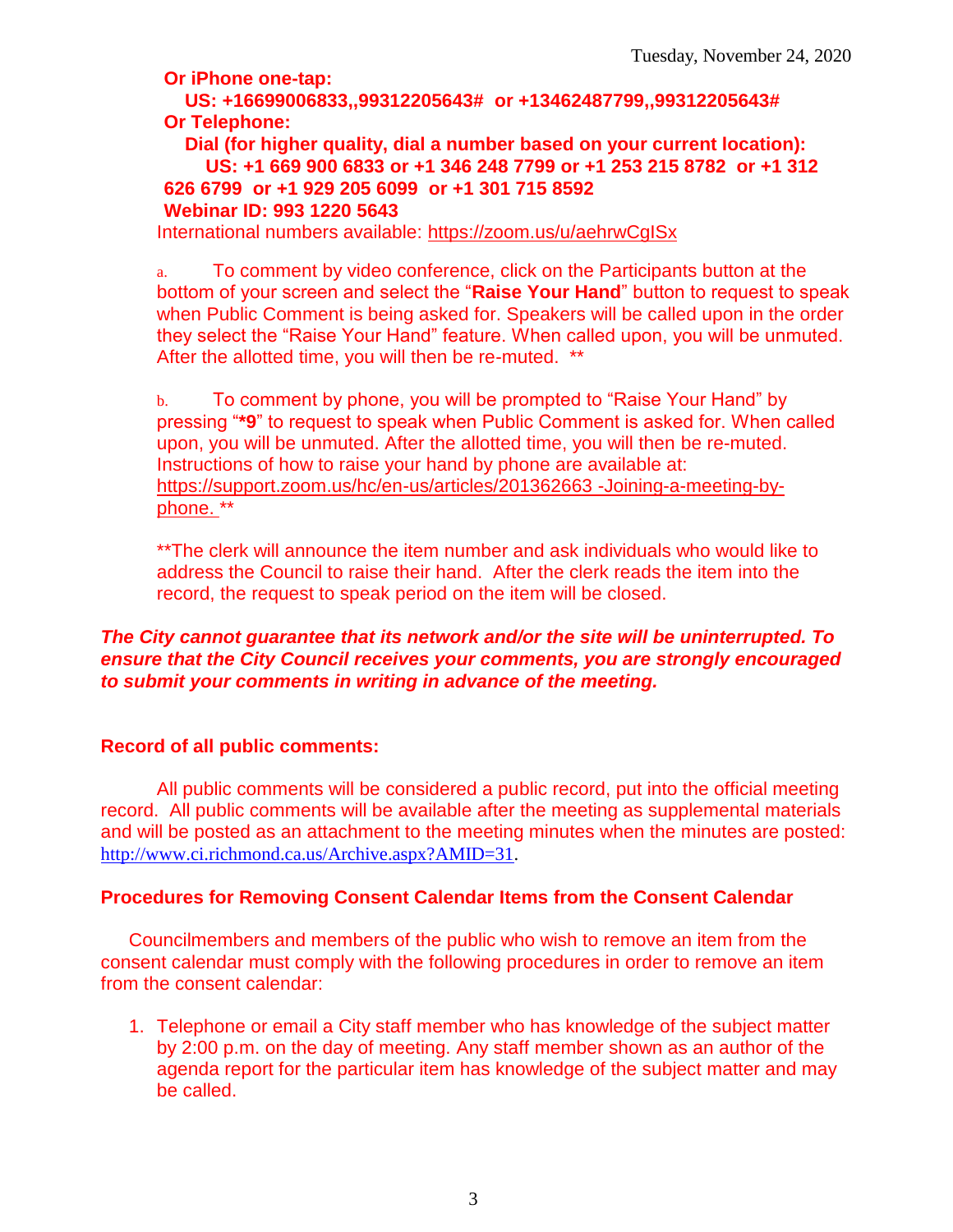2. Inform the City Clerk's Office by email at [cityclerkdept@ci.richmond.ca.us](mailto:cityclerkdept@ci.richmond.ca.us) or by phone at 510-620-6513, ext. 9, by 3:00 p.m. that they discussed the matter with staff with knowledge of the subject matter and that such Councilmember or member of the public, nonetheless, desires the item to be removed from the consent calendar for discussion.

Staff will be informed by the City Clerk's Office as soon as reasonably practicable after notice of the request to remove the item from the consent calendar. Staff may attend the meeting remotely.

#### **Accessibility for Individuals with Disabilities**

Upon request, the City will provide for written agenda materials in appropriate alternative formats, or disability-related modification or accommodation, including auxiliary aids or services and sign language interpreters, to enable individuals with disabilities to participate in and provide comments at/related to public meetings. Please submit a request, including your name, phone number and/or email address, and a description of the modification, accommodation, auxiliary aid, service or alternative format requested at least two days before the meeting. Requests should be emailed to [cityclerkdept@ci.richmond.ca.us](mailto:cityclerkdept@ci.richmond.ca.us) or submitted by phone at 510-620-6513, ext. 9, or 510-620-6509. Requests made by mail to City Clerk's Office, City Council meeting, 450 Civic Center Plaza, Richmond, CA 94804 must be received at least two days before the meeting. Requests will be granted whenever possible and resolved in favor of accessibility.

#### **Effect of Advisory on In-person public participation**

During the pendency of the Executive Order N-29-20, the language in this Advisory portion of the agenda supersedes any language below in the meeting procedures contemplating inperson public comment.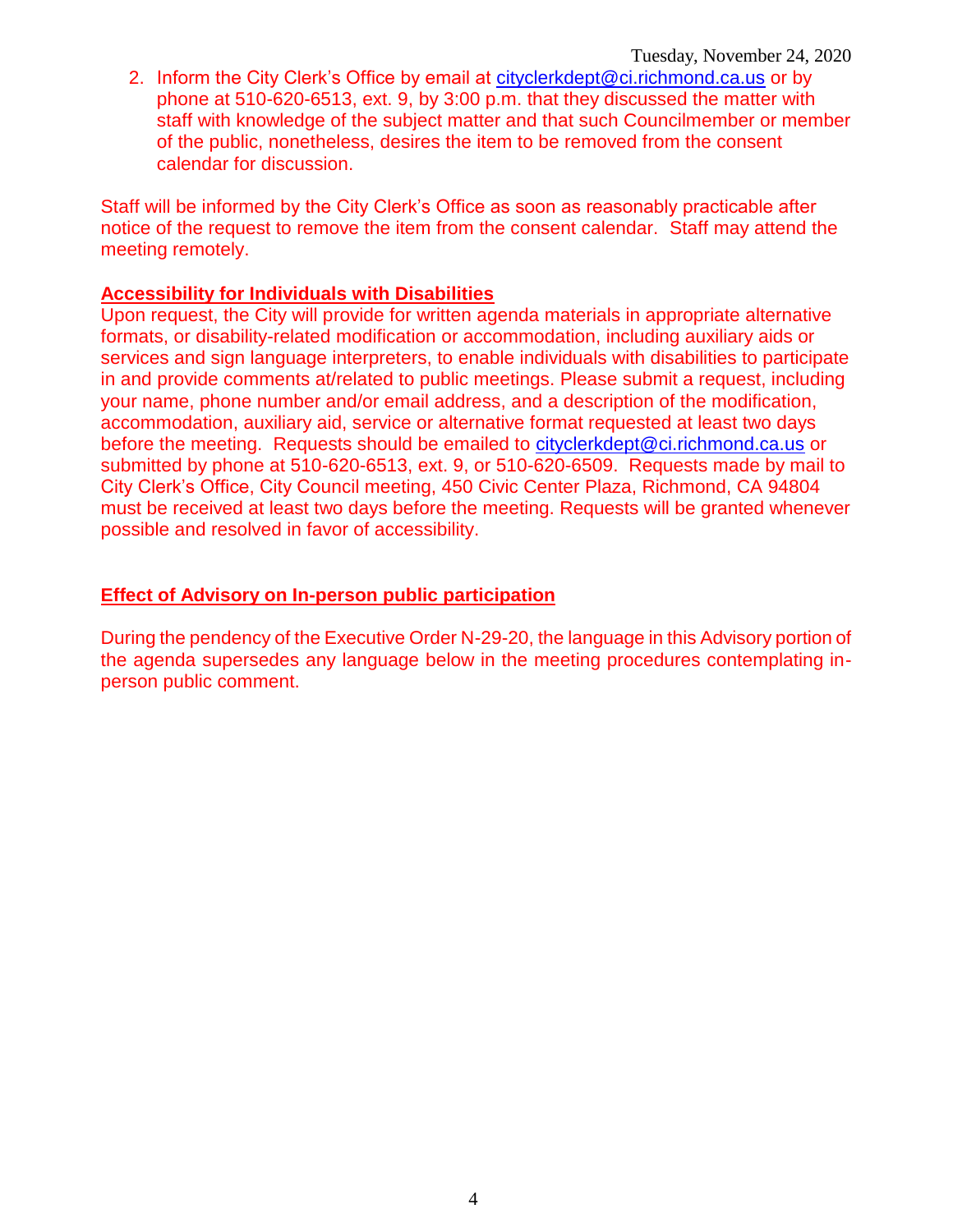# **MEETING PROCEDURES**

The City of Richmond encourages community participation at its City Council meetings and has established procedures that are intended to accommodate public input in a timely and time-sensitive way. As a courtesy to all members of the public who wish to participate in City Council meetings, please observe the following procedures:

**PUBLIC COMMENT ON AGENDA ITEMS:** Anyone who desires to address the City Council on items appearing on the agenda must complete and file a pink speaker's card with the City Clerk **prior** to the City Council's consideration of the item. Once the City Clerk has announced the item, no person shall be permitted to speak on the item other than those persons who have submitted their names to the City Clerk. Your name will be called when the item is announced for discussion. **Each speaker will be allowed up to TWO (2) MINUTES to address the City Council on NON-PUBLIC HEARING items listed on the agenda. Speakers are allowed up to THREE (3) minutes on PUBLIC HEARING items.**

**CONSENT CALENDAR:** Consent Calendar items are considered routine and will be enacted, approved or adopted by one motion unless a request for removal for discussion or explanation is received from the audience or the City Council. A member of the audience requesting to remove an item from the consent calendar that is sponsored by City staff must first complete a speaker's card and discuss the item with a City staff person who has knowledge of the subject material **prior** to filing the card with the City Clerk and **prior** to the City Council's consideration of Agenda Review. Councilmembers who request to remove an item from the consent calendar must do so during Agenda Review. An item removed from the Consent Calendar may be placed anywhere on the agenda following the City Council's agenda review.

**CONDUCT AT MEETINGS:** Richmond City Council meetings are limited public forums during which the City strives to provide an open, safe atmosphere and promote robust public debate. Members of the public, however, must comply with state law, as well as the City's laws and procedures and may not actually disrupt the orderly conduct of these meetings. The public, for example, may not shout or use amplifying devices, must submit comment cards and speak during their allotted time, may not create a physical disturbance, may not speak on matters unrelated to issues within the jurisdiction of the City Council or the agenda item at hand, and may not cause immediate threats to public safety.

**CITY HARASSMENT POLICY:** The City invites public comment and critique about its operations, including comment about the performance of its public officials and employees, at the public meetings of the City Council and boards and commissions. However, discriminatory or harassing comments about or in the presence of City employees, even comments by third parties, may create a hostile work environment, if severe or pervasive. The City prohibits harassment against an applicant, employee, or contractor on the basis of race, religious creed, color, national origin, ancestry, physical disability, medical condition, mental disability, marital status, sex (including pregnancy, childbirth, and related medical conditions), sexual orientation, gender identity, age or veteran status, or any other characteristic protected by federal, state or local law. In order to acknowledge the public's right to comment on City operations at public meetings, which could include comments that violate the City's harassment policy if such comments do not cause an actual disruption under the Council Rules and Procedures, while taking reasonable steps to protect City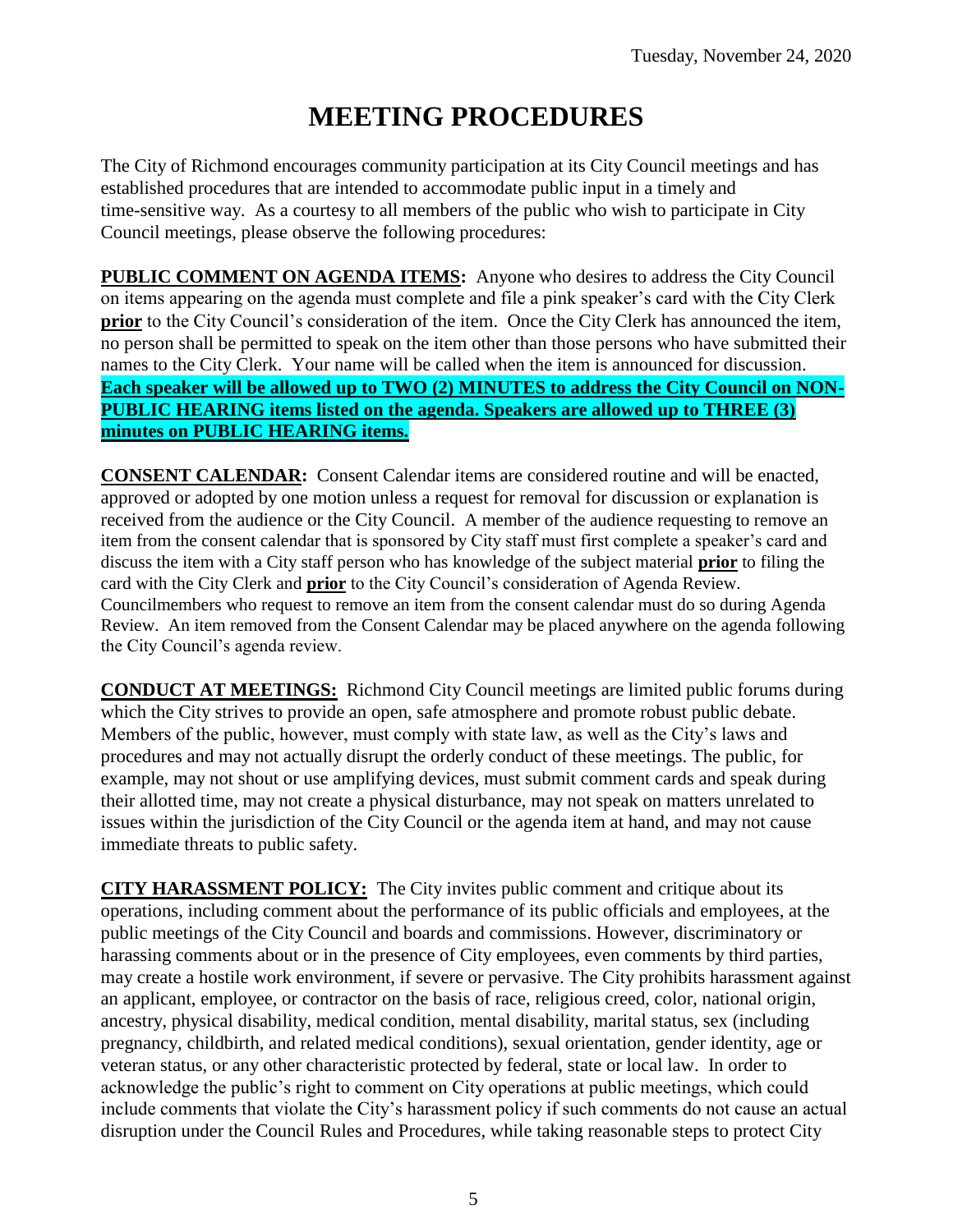employees from discrimination and harassment, City Boards and Commissions shall adhere to the following procedures. If any person makes a harassing remark at a public meeting that violates the above City policy prohibiting harassment, the presiding officer of the meeting may, at the conclusion of the speaker's remarks and allotted time: (a) remind the public that the City's Policy Regarding Harassment of its Employees is contained in the written posted agenda; and (b) state that comments in violation of City policy are not condoned by the City and will play no role in City decisions. If any person makes a harassing remark at a public meeting that violates the above City policy, any City employee in the room who is offended by remarks violating the City's policy is excused from attendance at the meeting. No City employee is compelled to remain in attendance where it appears likely that speakers will make further harassing comments. If an employee leaves a City meeting for this reason, the presiding officer may send a designee to notify any offended employee who has left the meeting when those comments are likely concluded so that the employee may return to the meeting. The presiding officer may remind an employee or any council or board or commission member that he or she may leave the meeting if a remark violating the City's harassment policy is made. These procedures supplement the Council Rules and Procedures relating to disruption of orderly conduct at Council meetings.

Any law enforcement officer on duty or whose service is commanded by the presiding officer shall be Sergeant-at-Arms of the Council meetings. He/she, or they, shall carry out all orders and instructions given by the presiding officer for the purpose of maintaining order and decorum at the Council meetings (City Council Rules of Procedure and Order Section III F, RMC Section 2.12.030).

**\*\*\*\*\*\*\*\*\*\*\*\*\*\*\*\*\*\*\*\*\*\*\*\*\*\*\*\*\*\*\*\*\*\*\*\*\*\*\*\*\*\*\*\*\*\*\*\*\*\*\*\*\*\*\*\*\*\***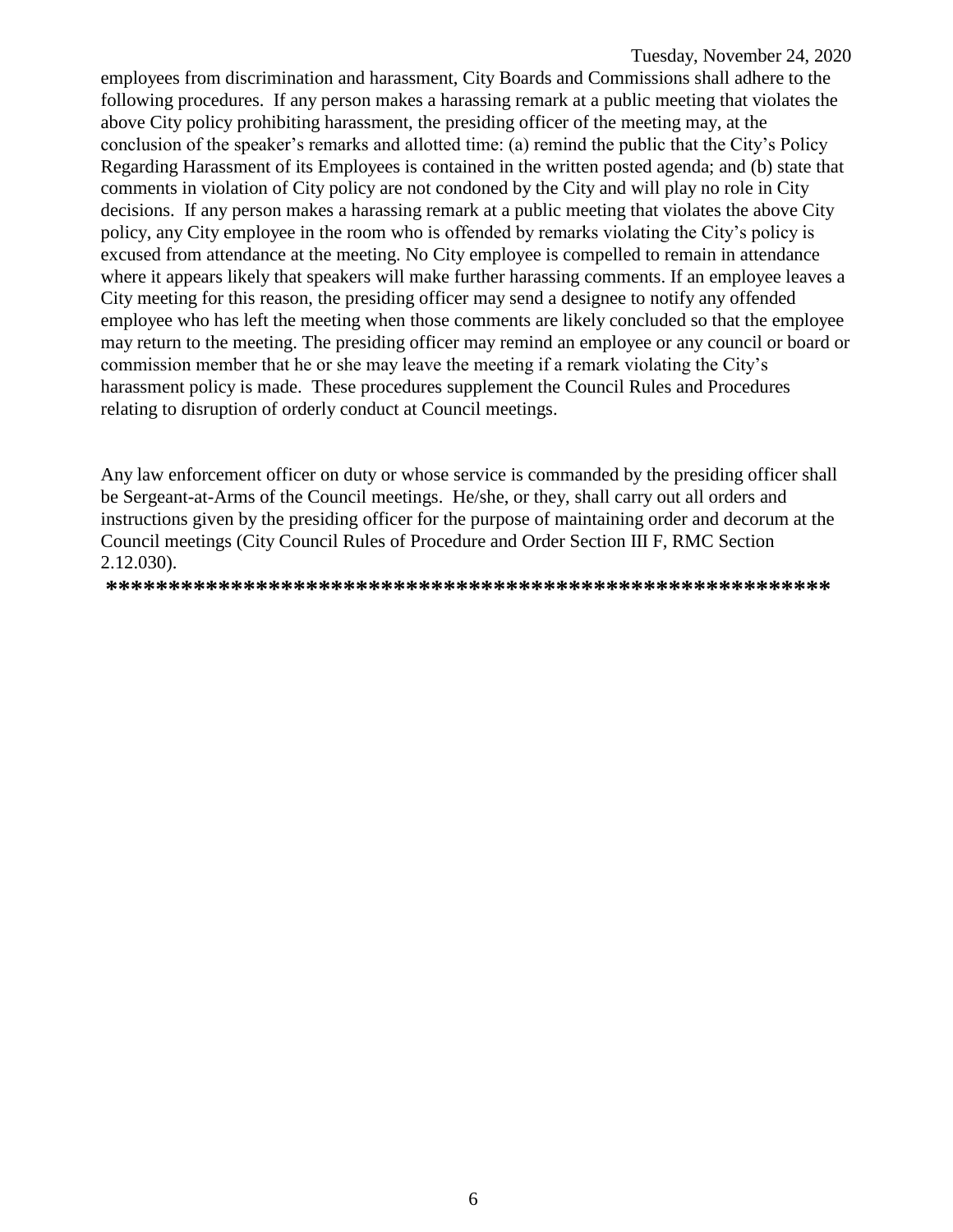# **OPEN SESSION TO HEAR PUBLIC COMMENT BEFORE CLOSED SESSION**

6:00 p.m.

#### **A. ROLL CALL**

#### **B. PUBLIC COMMENT BEFORE CLOSED SESSION**

#### **C. ADJOURN TO CLOSED SESSION**

## **CLOSED SESSION**

Shimada Room of the Community Services Building

#### **CITY COUNCIL**

CONFERENCE WITH LEGAL COUNSEL - EXISTING LITIGATION (paragraph (1) of Subdivision [d] of Government Code Section 54956.9):

Hayes v. City of Richmond et al.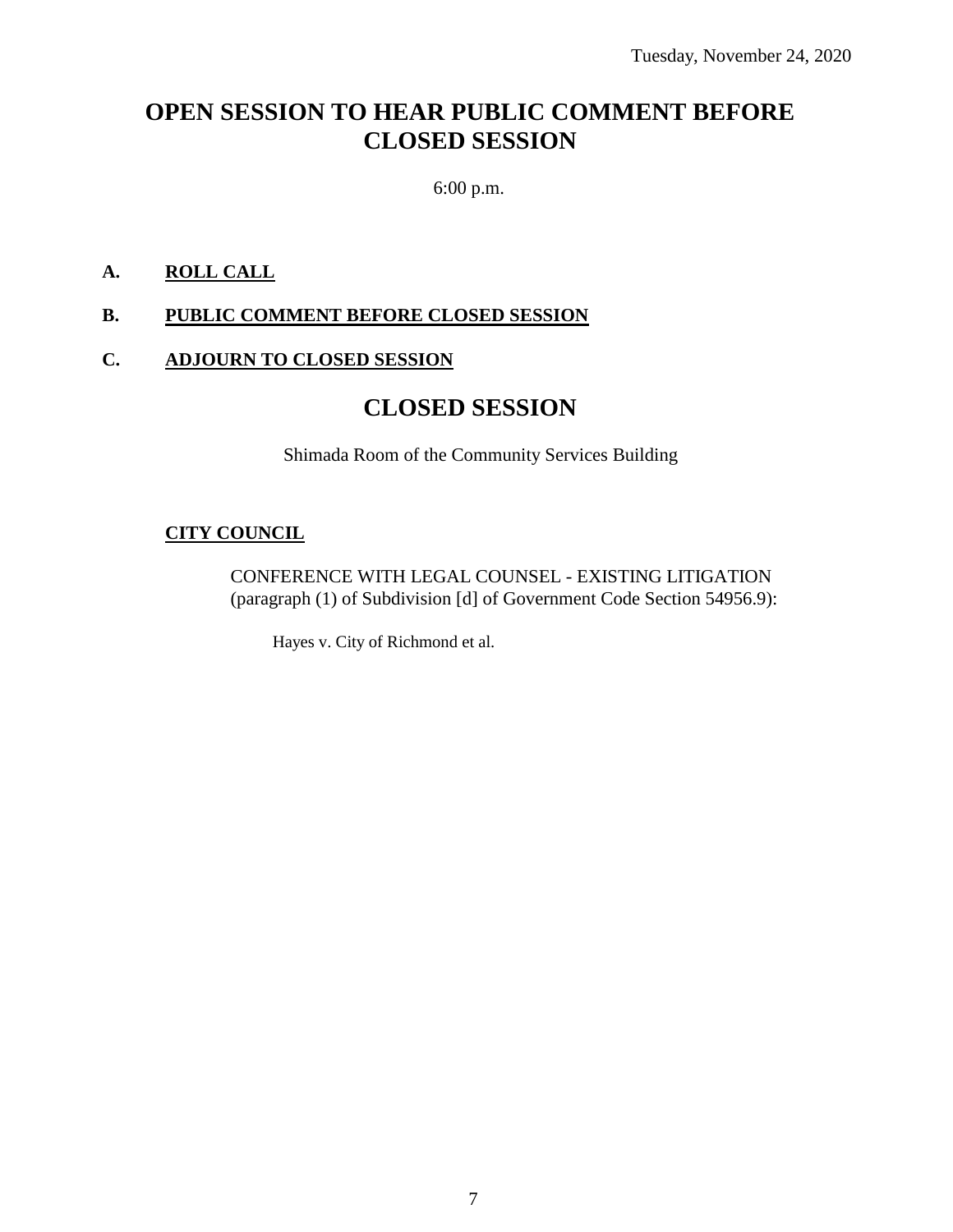# **REGULAR MEETING OF THE RICHMOND CITY COUNCIL**

6:30 p.m.

### **A. ROLL CALL**

- **B. STATEMENT OF CONFLICT OF INTEREST**
- **C. AGENDA REVIEW**

#### **D. REPORT FROM THE CITY ATTORNEY OF FINAL DECISIONS MADE DURING CLOSED SESSION**

- **E. REPORT FROM THE CITY MANAGER**
- **F. OPEN FORUM FOR PUBLIC COMMENT**

### **G. CITY COUNCIL CONSENT CALENDAR**

- **G-1.** ADOPT a resolution authorizing Veolia Water to manage and award contracts for the First Street and Bissell Avenue Sanitary Sewer Improvement Project to W.R. Forde, Inc. (construction) and Questa Engineering (testing and inspection) for an amount not to exceed \$366,594 [project cost of \$335,229 plus a 10% contingency cost of \$31,365] - Public Works Department (Yader A. Bermudez - 774-6300).
- **G-2.** ADOPT a resolution amending Fiscal Year 2020-21 budget to cover the cost(s) required to complete the Stormwater Master Plan by Nichols Consulting Engineers in an amount not to exceed \$41,000 - Public Works Department (Yader A. Bermudez 774-6300/Joanne Le 290-9149).
- **G-3.** INTRODUCE an ordinance (first reading) to amend Chapter 3.54 of the Richmond Municipal Code (RMC) entitled the Community Police Review Commission (CPRC) to allow the CPRC to provide further oversight - Councilmember Jael Myrick (620-6636).
- **G-4.** ADOPT an ordinance (second reading) amending Richmond Municipal Code Section 2.50 to extend the date of the Business Opportunity Ordinance through December 31, 2026 - Employment and Training Department (Sal Vaca/Gina Baker 307-8023).

### **H. STUDY AND ACTION SESSION**

**H-1.** RECEIVE a report from Fire Chief Adrian Sheppard regarding the City's mutual aid agreement with other jurisdictions - Vice Mayor Nat Bates (620-6743).